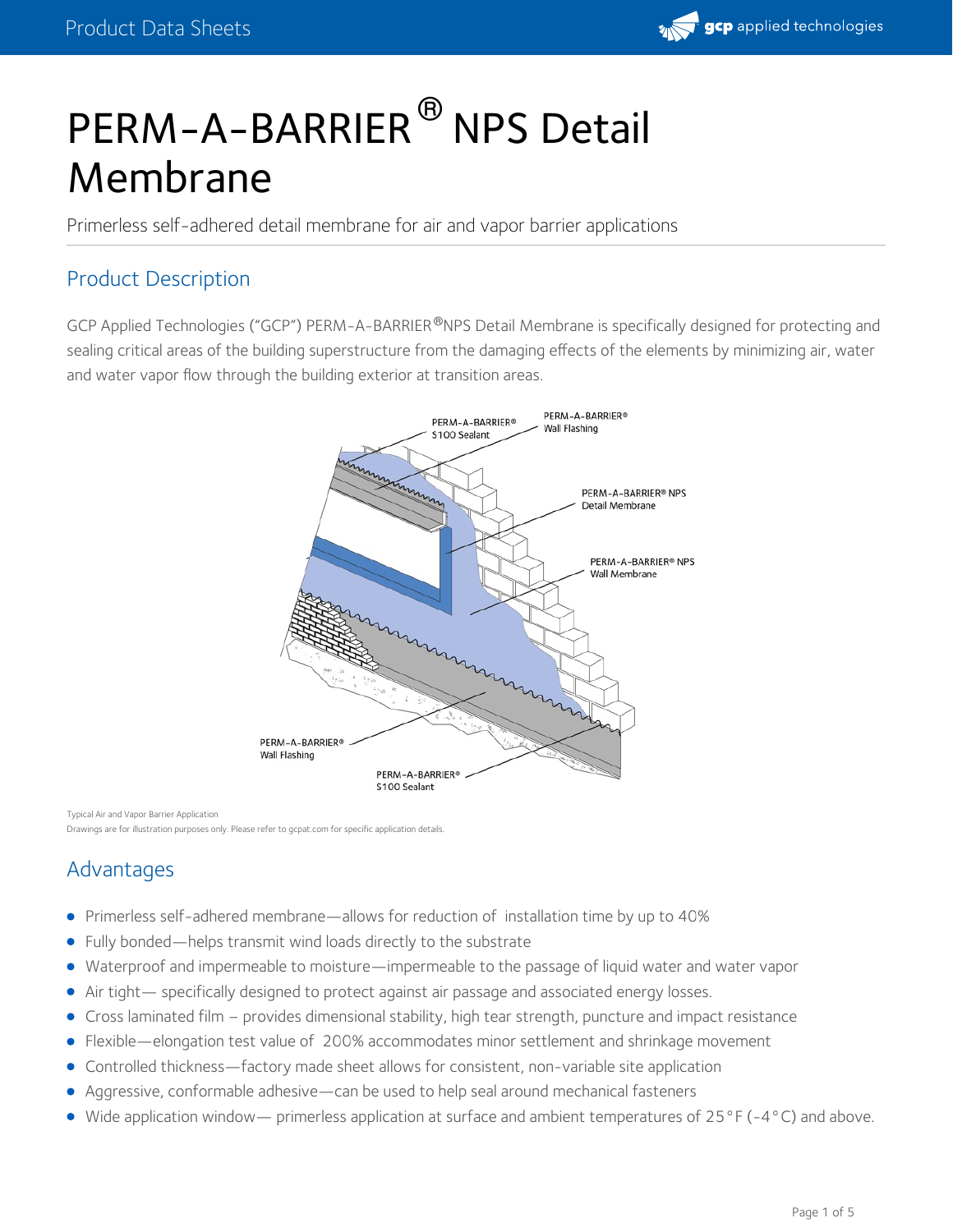

## System Components

PERM-A-BARRIER®NPS Detail Membrane is fully adhered and is designed for use with other GCP sheet and fluid applied membranes. For specific product use with other GCP membranes and fluids please refer to the individual Sheet and Fluid Applied Membrane product data sheet instructions found at "gcpat.com"

Other Ancillary Products Specific product information and product packaging details for all GCP products (including ancillary products) can be found at gcpat.com

- $\bullet$  PERM-A-BARRIER® Adhesive Adhesive for difficult to bond areas
- PERM-A-BARRIER® Primer Plus- water-based vapor permeable primer which imparts an aggressive, high tack finish on the treated substrate.
- $\sf PERM-A-BARRIER^@S100\; Sealant—one part neutral curing, ultra low modulus silicone sealant for scaling$ penetrations, terminations, brick ties and final terminations.
- BITUTHENE® Mastic—rubberized asphalt mastic for sealing penetrations, terminations, brick ties, etc. as detailed in GCP Product Data Sheets
- BITUTHENE® Liquid Membrane—two component, trowel grade, asphalt modified urethane for sealing patches,  $\,$ terminations, brick ties, etc.

## Limitations of use

- Approved uses only include those uses specifically detailed in this Product Data Sheet and other current Product Data Sheets that can be found at gcpat.com
- PERM-A-BARRIER® NPS Detail Membrane is not intended for any other use. Contact GCP Technical Services where any other use is anticipated or intended.
- Perm-A-Barrier NPS Detail Membrane must not be applied in areas where it will be exposed to direct sunlight permanently, and must be covered within 1 year of installation. Refer to Technical Letter 19, Exposure Guidelines for Perm-A-Barrier Self-Adhered Membranes.
- Maximum In Service Temperature (as installed) is 160°F (71°C)

# Safety and Handling

- The most current Safety Data Sheet (SDS) can be obtained from our web site at gcpat.com or by contacting us toll free at 866-333-3SBM (3726).
- PERM-A-BARRIER® NPS Detail membrane must be handled properly. The best available information on safe handling, storage, personal protection, health and environmental considerations has been gathered. Refer to product label and Safety Data Sheet before use. All users should acquaint themselves with this information prior to working with the material. Carefully read detailed precaution statements on the product labels and SDS before use.

## Storage Information

- Pallets of Perm-A-Barrier<sup>®</sup> NPS Detail Membrane must not be double stacked on the job site.
- All materials must be protected from rain and physical damage.
- Store off ground under tarps with adequate ventilation or otherwise protected from rain and ground moisture
- Store membrane where temperatures will not exceed 90°F (32°C) for extended periods.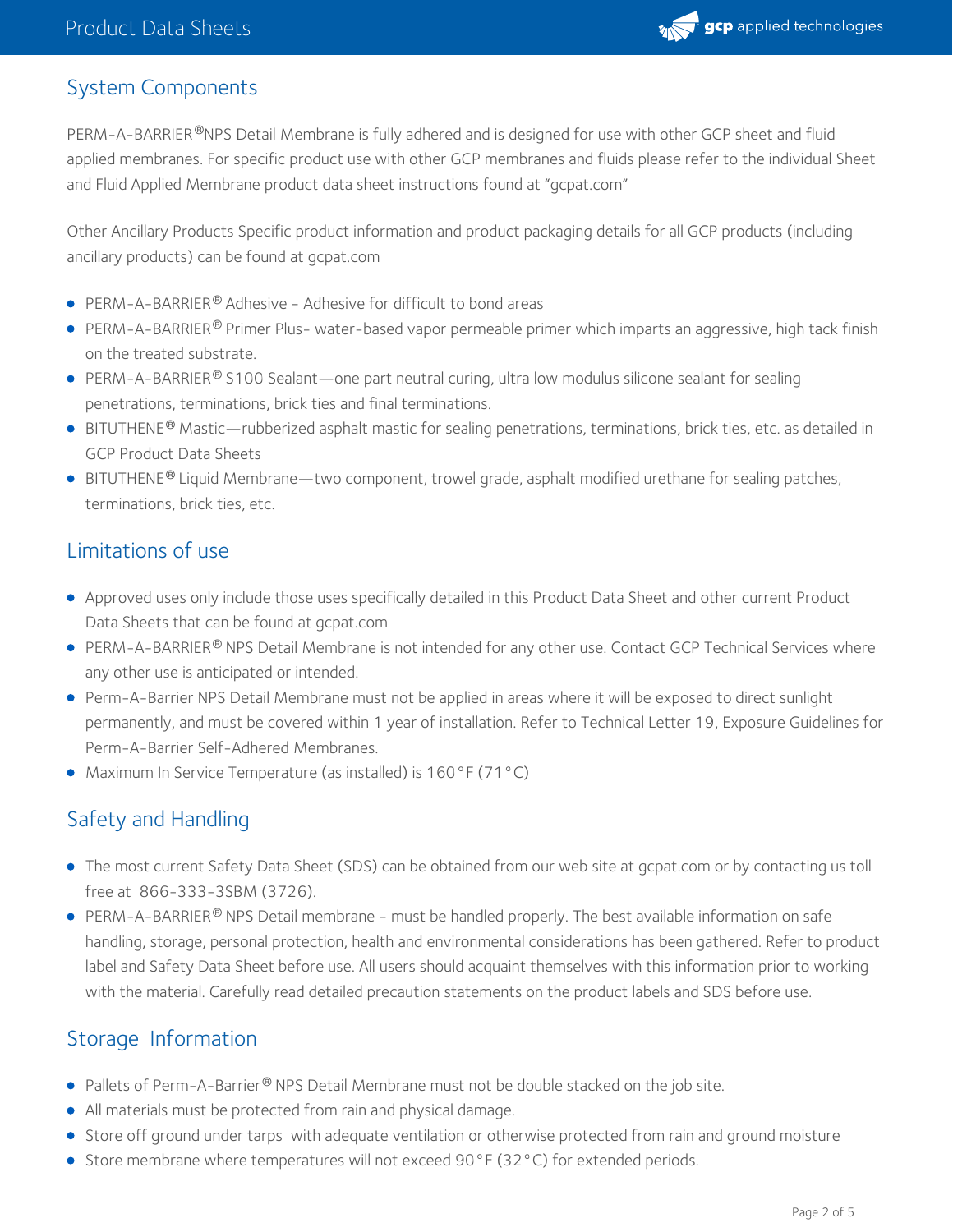- Store in dry conditions at 40°F (4.5°C)-90°F(32°C)
- Observe 1 year shelf life and use on a first in- first out basis
- Review technical letter #30 Shelf Life/Storage and Handling of GCP Waterproofing and Air Barrier Products
- **Store only as much material at point of use as is required for each day's work.**

# Installation

## Details and Technical Letters

The most up to date detail drawings and technical letters are available at gcpat.com. For complete application instructions, please refer to the current GCP Applied Technologies Contractor Handbook and Literature on (www.gcpat.com). Documents in hardcopy as well as information found on websites other than www.gcpat.com may be out of date or in error. Before using this product it is important that information be confirmed by accessing www.gcpat.com and reviewing the most recent product information, including without limitation Product Data Sheets and Contractor Manuals, Technical Bulletins, Detail Drawings and detailing recommendations. Please review all materials prior to installation of PERM-A-BARRIER®NPS Detail Membrane. For technical assistance with detailing and problem solving please call toll-free at (866) 333-3SBM (3726)

#### **Temperature**

- PERM-A-BARRIER® NPS Detail Membrane may be applied to most surfaces without primer only in dry weather and when air and surface temperatures are above  $25^{\circ}F$  (-4°C).
- Maximum in service temperature is 160°F (71°C)

#### Substrate Preparation

Surface must be smooth, clean, dry and free of voids, spalled areas, loose aggregate, loose nails, sharp protrusions or other matter that will hinder the adhesion or regularity of the membrane installation. Clean loose dust or dirt from the surface to which the membrane is to be applied by wiping with a clean, dry cloth or brush. It is best practice to first apply primer onto any gypsum sheathing cut edges that will receive PERM-A-BARRIER®NPS Detail Membrane to help reduce dust that may impact adhesion. In cold temperature installations do not apply over ice or frost.

#### Application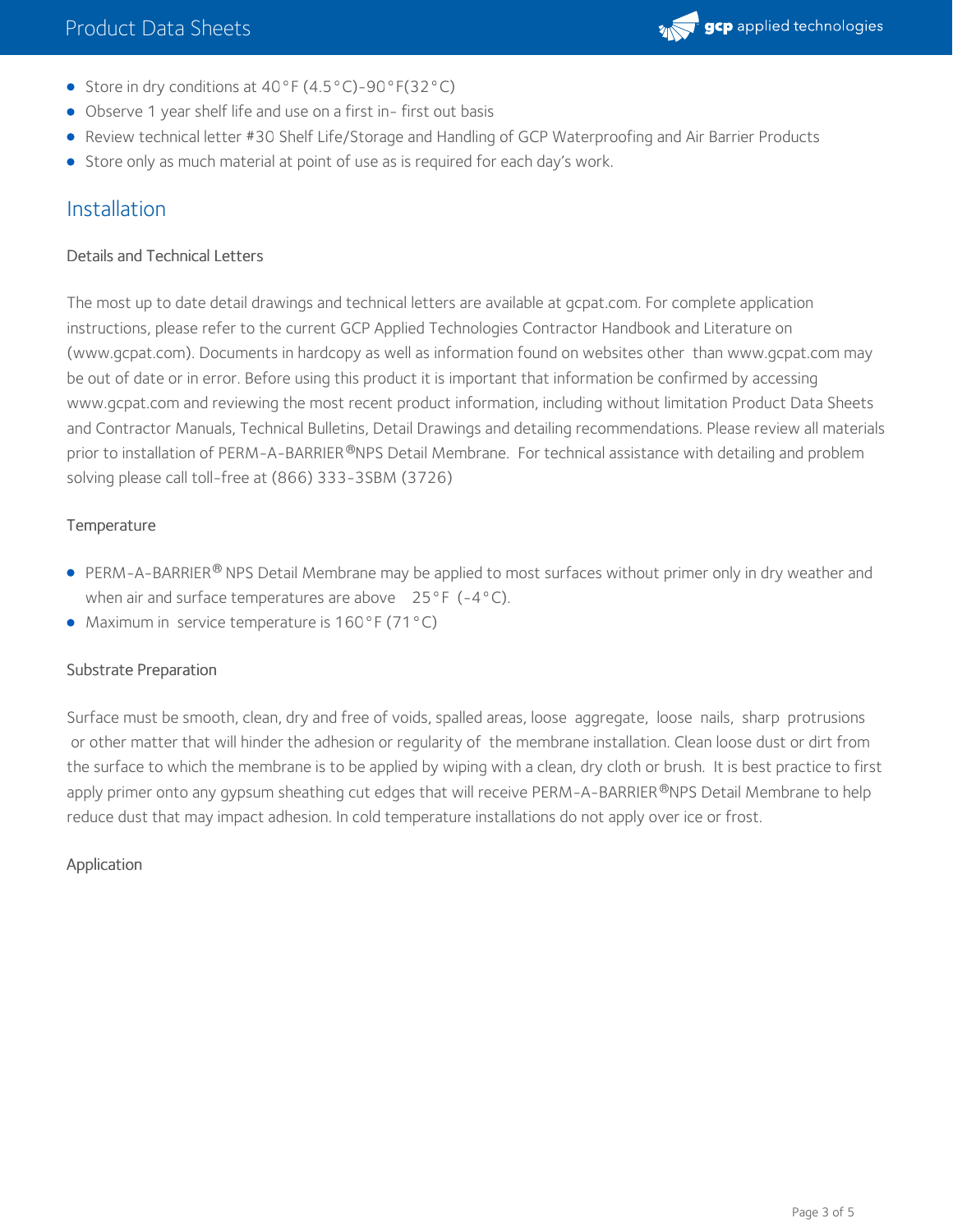

- Pre-cut PERM-A-BARRIER® NPS Detail Membrane to easily handled lengths. Peel release paper from roll to expose adhesive and carefully position the membrane against substrate. The entirety of the membrane must be pressed firmly into place with sufficient pressure using a rubber or vinyl hand roller during application to ensure continuous and intimate contact with the substrate and to prevent water from migrating under the membrane. Overlap adjacent pieces 2 in. (51 mm) and roll overlap with a steel hand roller.
- When applying PERM-A-BARRIER® NPS Detail Membrane to PERM-A-BARRIER® Wall Membranes and PERM-A-  $\,$ BARRIER® Wall Flashing — Apply a bead of S100 Sealant, BITUTHENE® Mastic or BITUTHENE® Liquid Membrane along top edges of cuts, penetrations, all laps and seams on horizontal surfaces (e.g. sill plates), critical areas and as shown in GCP detail drawings, and tool into place.
- When applying PERM-A-BARRIER® NPS Detail Membrane to PERM-A-BARRIER® Liquid, PERM-A-BARRIER® NPL 10/NPL 10 LT, PERM-A-BARRIER® VPL, PERM-A-BARRIER® VPL Low Temp or PERM-A-BARRIER® VPO – Apply a bead of S100 Sealant or BITUTHENE® Liquid Membrane along top edges, cuts, penetrations, all laps and seams on horizontal surfaces (e.g. sill plates), critical areas and as shown in GCP detail drawings, and trowel into place.
- If PERM-A-BARRIER® fluid applied membranes are more than 7 days old, contact GCP technical service for guidance. Refer to Technical Letter #11 for more information specific to PERM-A-BARRIER® Liquid.
- No reglet is necessary when installing PERM-A-BARRIER® NPS Detail Membrane to vertical surfaces
- All non-water shedding edges must be sealed with S100 Sealant, Bituthene Liquid Membrane or Bituthene Mastic.

## Membrane Repairs

- Repairs must be made using PERM-A-BARRIER® NPS Detail Membrane sized to extend 6 in. (150 mm) in all directions from the perimeter of the affected area.
- If wrinkles develop, carefully cut out affected area and replace
- The entirety of the membrane patch must be pressed firmly into place with sufficient pressure using a rubber or vinyl hand roller during application to ensure continuous and intimate contact with the substrate and to prevent water from migrating under the membrane.

## Membrane Protection

 $\sf PERM-A-BARRIER^@NPS$  Detail Membrane must be protected from damage by other trades or construction materials.

# Supply

| <b>PRODUCT</b>      | <b>UNIT OF SALE</b> | <b>APPROXIMATE COVERAGE</b> | <b>WEIGHT</b> | <b>PALLETIZATION</b>                 |
|---------------------|---------------------|-----------------------------|---------------|--------------------------------------|
| PERM-A-BARRIER® NPS |                     |                             |               |                                      |
| Detail Membrane     |                     |                             |               |                                      |
| $-6$ in. (152 mm)   | 12 rolls            | 109 linear ft per roll      | 7 lbs/roll    | 30 cartons (360 rolls) per<br>pallet |
| $-9$ in. (225 mm)   | 6 rolls             | 109 linear ft per roll      | 10 lbs/roll   | 30 cartons (180 rolls) per<br>pallet |
| $-12$ in. (305 mm)  | 6 rolls             | 109 linear ft per roll      | 13 lbs/roll   | 30 cartons (180 rolls) per<br>pallet |